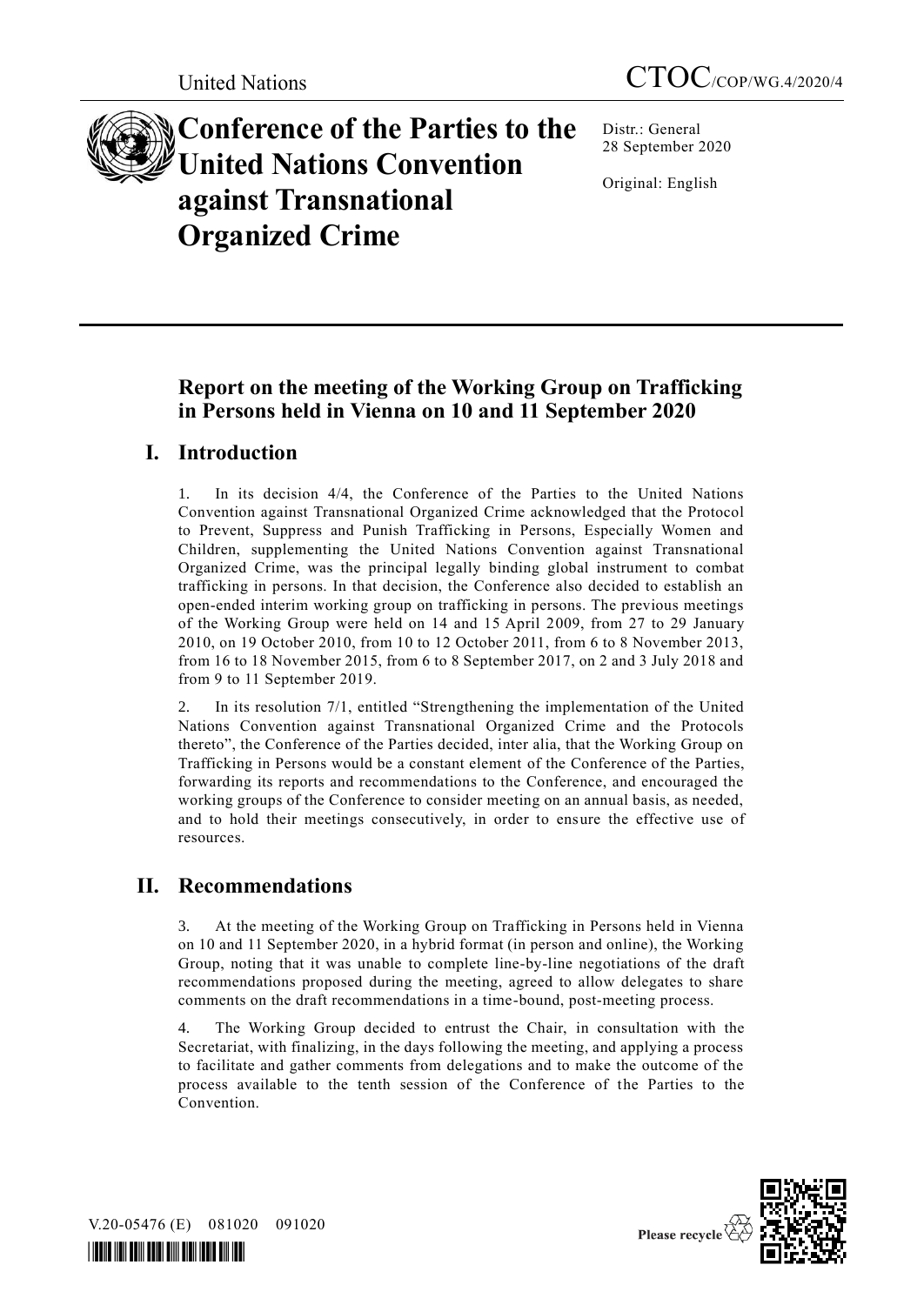## **III. Chair's summary of deliberations**

The summary of deliberations in the present section was prepared by the Secretariat after the meeting, in close coordination with the Chair. The summary was not debated and, consequently, was not subject to adoption during the meeting.

6. At its 1st meeting, on 10 September 2020, the Working Group considered agenda item 2, entitled "Guidance on the issue of appropriate criminal justice responses to victims who have been compelled to commit offences as a result of their being trafficked".

7. The discussion under agenda item 2 was facilitated by the following panellists: Hosna Jalil, Deputy Minister of Interior Affairs and Policy Strategy of Afghanistan, on behalf of the Group of Asia-Pacific States, Raoudha Labidi, President of the National Committee for Combating Trafficking in Persons (Tunisia), on behalf of the Group of African States, Olubiyi Olusayo, Director of Training and Development, National Agency for the Prohibition of Trafficking in Persons (Nigeria), on behalf of the Group of African States, Elisabetta Pugliese, Public Prosecutor at the National Anti-Mafia and Counter-Terrorism Directorate (Italy), on behalf of the Group of Western European and other States, Sheon Sturland, Superintendent and Unit Commander, National Police Chiefs Council Modern Slavery and Organized Immigration Crime Unit (United Kingdom of Great Britain and Northern Ireland), on behalf of the Group of Western European and other States, and Juan Manuel Zavala Evangelista, General Technical Coordinator in charge of the Office of the Special Prosecutor for Crimes of Violence against Women and Trafficking in Persons, of the General Prosecutor's Office of Mexico, on behalf of the Group of Latin American and Caribbean States.

8. Ms. Labidi elaborated on the challenges of ensuring appropriate protection for victims of trafficking in persons and, in particular, highlighted the importance of clear guidelines and indicators for the timely identification of victims. She mentioned the importance of international cooperation in standard-setting for ensuring consistency in the identification of and the provision of protection for victims, and she proposed an international mechanism dedicated to facilitating such outcomes. She outlined the efforts of Tunisia to establish the principle of non-punishment to safeguard victims of this crime while holding perpetrators accountable. She noted the reluctance of victims to report crimes, as many are vulnerable migrants, making investigations more challenging. Therefore, she stressed the importance of proactive investigations and specialized training for law enforcement.

9. Ms. Jalil spoke about the efforts of Afghanistan to combat trafficking in persons, outlining the importance of setting standards and thresholds for the establishment and effective application of the non-punishment principle, and the country's efforts to train law enforcement agencies on the specific features of the crime. She noted how conflict and terrorism had negatively affected the crime of trafficking in persons, and she defined the context of the issue in Afghanistan. In concluding, she emphasized the importance of inter-agency cooperation in detecting and responding to crime at the regional and national levels in order to better support victims of trafficking in persons. She further highlighted the need to train authorities in understanding and applying the non-punishment principle and, at the same time, the need to ensure transparency and fight corruption in institutions.

10. Mr. Olusayo spoke about the efforts of Nigeria to ensure appropriate criminal justice responses for victims who had been compelled to commit offences as a result of their being trafficked. He noted, in particular, the provisions of the Nigerian Trafficking in Persons (Prohibition) Enforcement and Administration Act, 2015, which provides for access to adequate health care, other social services and a temporary residence permit during the investigation of a case, as well as protection measures to avoid revictimization, a right of legal representation and compensation measures, including restitution and recovery for economic, physical and psychological harm. He concluded by offering a number of recommendations,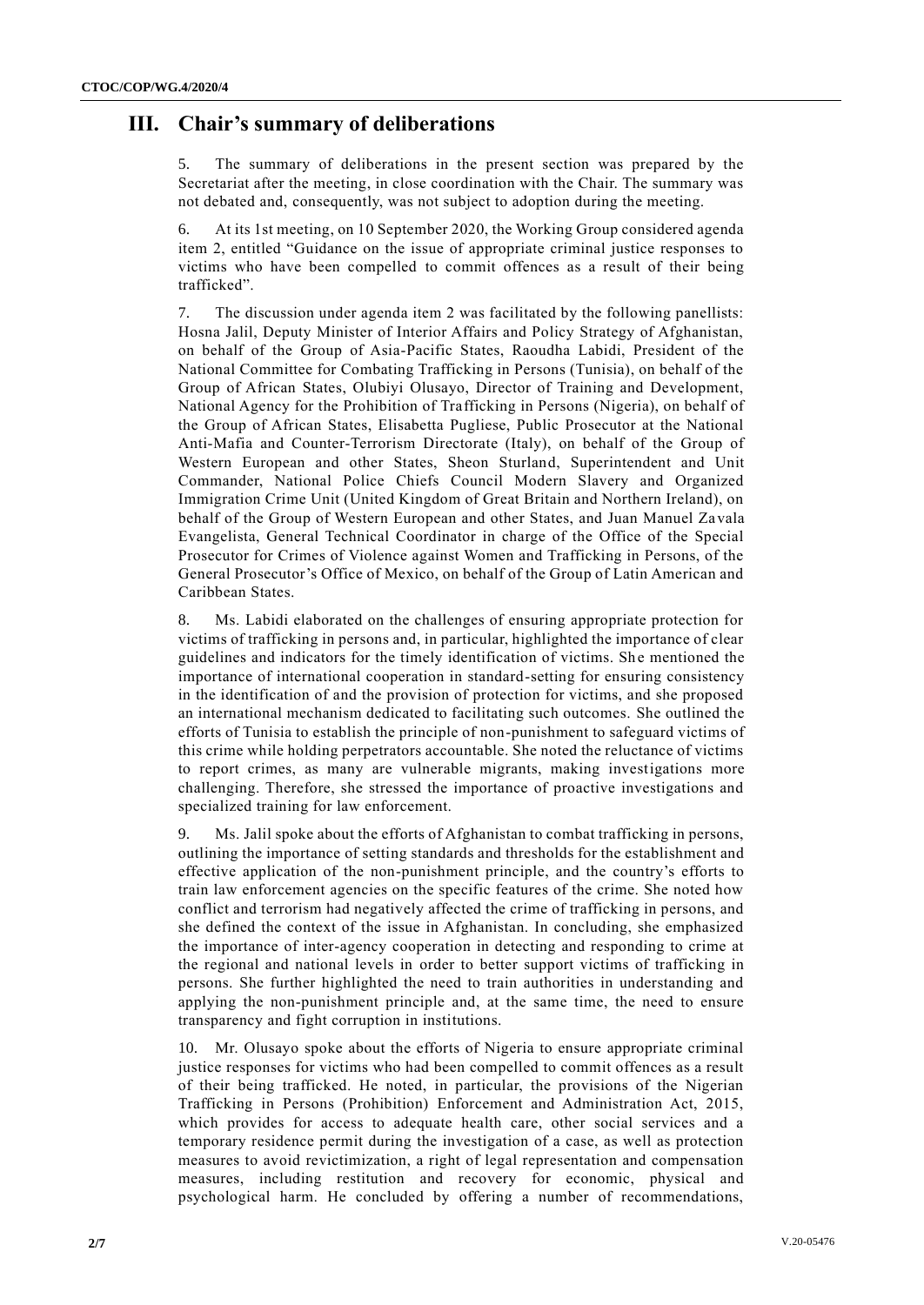including strengthening inter-agency and multi-stakeholder efforts for the protection of victims of trafficking in persons, strengthening municipal laws to provide assistance services for victims, simplifying mutual legal assistance agreements between Member States to facilitate the safe return of victims, and reviewing legal frameworks on criminal justice responses to address evolving circumstances.

11. Ms. Pugliese provided details on legal instruments and counter-trafficking strategies in Italy based on, among other things, the objectives of preve ntion, assistance and protection. She noted challenges in the application of the non punishment principle to all illegal activities, emphasizing how it could be difficult to establish whether a victim had been compelled to commit unlawful activities. She elaborated on the protection measures in place in Italy for identified victims of trafficking, in particular the social programme offered to victims who voluntarily cooperated with law enforcement in the investigative phase of a case. She also noted the lack of protection measures for the family of a victim, suggesting that a temporary residence permit for family members, subject to the victim's cooperation with law enforcement, would enhance the effectiveness of investigations. She further noted the effectiveness of international cooperation in dealing with cases of trafficking in persons and emphasized in particular the cooperation between Italian and Nigerian prosecutors as an example of good practice, especially in protecting families of victims in countries of origin.

12. Mr. Sturland elaborated on the statutory legal defence established under the Modern Slavery Act of 2015 in the United Kingdom, which provides for the possibility of not imposing penalties on victims for their involvement in unlawful activities, to the extent that they have been compelled to do so. He noted that, owing to the nature of the crime, which was often hidden and underreported, investigators should consider the possibility that an offender might be a victim of trafficking from the beginning of the investigation. Such a legal defence demonstrated a commitment to the non-prosecution principle and provided victims with a fail-safe should law enforcement agencies or the state fail to identify them as victims. He underlined that the principle of non-punishment supported the protection of the victim while allowing the criminal justice sector to focus on holding perpetrators accountable. He also stressed that the non-prosecution principle and a legal defence did not protect victims from exploitation, but only from prosecution. He concluded by outlining a number of recommendations, including the need to consider applying the non-punishment principle, enshrined in law, as an essential part of States' commitment to protecting the human rights of victims of trafficking; that States' support mechanisms for victims of trafficking should be sufficient to encourage victims to leave their exploiters and give them the confidence to support prosecutions; and that States should consider introducing interventions to safeguard victims of trafficking, especially children, when the decision is made not to prosecute them.

13. Mr. Zavala Evangelista provided an overview of trends in trafficking in persons in Mexico, where approximately 5,300 victims had been identified in the period 2012–2017. He stressed that victims of trafficking should not be put in detention as a result of their violation of immigration laws. He also mentioned the obligation of prosecutors in Mexico not to prosecute victims of trafficking, as provided for in domestic law, and noted that, where the non-punishment principle could not be applied, international human rights law could be invoked. In addition, he emphasized the importance of coordination, including through networks of specialized practitioners.

14. After those presentations, delegates posed questions to the panellists on specific challenges and recommended practices.

15. Several speakers noted challenges in the application of the non-punishment principle. One speaker highlighted the importance for law enforcement to ensure a victim-centred and trauma-informed approach in the protection of victims throughout all phases of the identification of victims and during investigations. In addition, the speaker noted the importance of vacating the criminal record of victims as a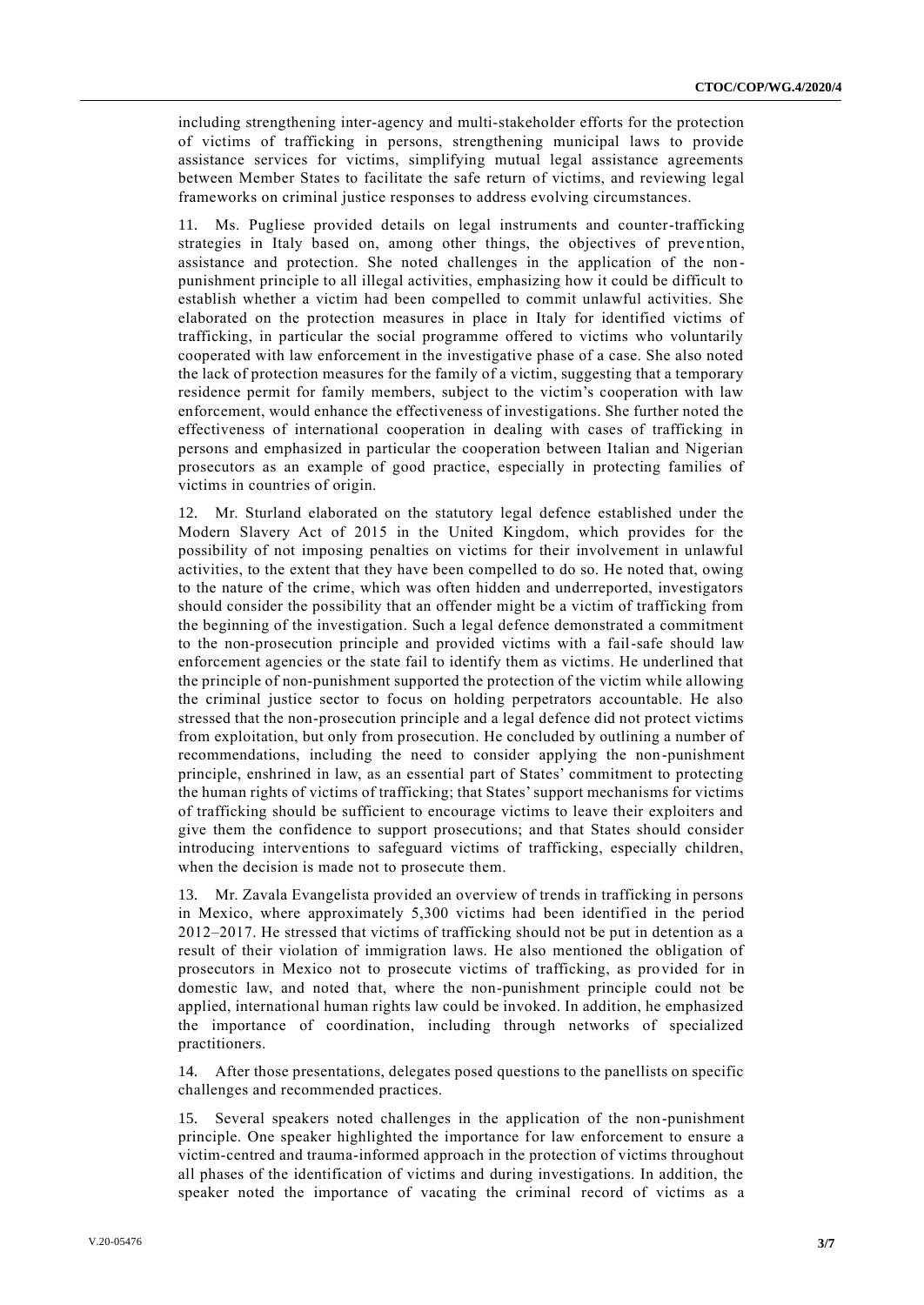prerequisite for rehabilitating and reintegrating them into society. One speaker noted the differences in the application of the non-punishment principle between countries. Another highlighted the importance of financial investigations into illicit financial flows as an effective way of detecting and dismantling the criminal groups behind the crime of trafficking in persons. Several speakers highlighted the importance of a victim-centred approach in order to uphold the rights of victims of trafficking in persons and to avoid revictimization, including by applying the non-punishment principle.

16. One speaker noted the importance of ensuring the application of the non-punishment principle from an early stage of investigations and throughout the criminal proceedings, with special protection measures in place for victims. Others highlighted the importance of removing obstacles to the pursuit of civil remedies by victims.

17. At its 2nd and 3rd meetings, on 10 and 11 September 2020, the Working Group considered agenda item 3, entitled "Best practices in joint investigations and specialized prosecutions", and agenda item 4, entitled "Other matters".

With the Chair presiding, the discussion under agenda item 3 was led by the following panellists: Pam Bowen, Senior Policy Adviser, Crown Prosecution Service (United Kingdom), on behalf of the Group of Western European and other States, William Nolan, Special Litigation Counsel, Human Trafficking Prosecution Unit, Civil Rights Division, United States Department of Justice (United States of America), on behalf of the Group of Western European and other States, and Carina Sánchez Fernández, Specialized Unit for Combating Trafficking in Persons and Sexual Exploitation of Boys, Girls and Adolescents (Paraguay), on behalf of the Group of Latin American and Caribbean States.

19. Ms. Sánchez Fernández described examples of cooperation in criminal matters to counter trafficking in persons between Paraguay and a number of countries, including Spain and France, which had led, throughout the years, to joint operations leading to the sentencing of several traffickers and the rescue of victims. More recently, Paraguay had established a joint operation with Brazil, from which Ms. Sánchez Fernández was able to highlight both some of the challenges and critical lessons learned. Language barriers and a lack of formalized agreements had posed challenges in the operations, as had differences in criminal procedural codes. She described how challenges could be overcome, in particular through the enhancement of bilateral contacts among the law enforcement and criminal justice agencies of both countries, and through the Southern Common Market (MERCOSUR) framework to facilitate bilateral cooperation, as well as the Ibero-American Network of Specialized Prosecutors against Trafficking in Persons and the Smuggling of Migrants, which had led to the establishment of points of contact and joint research teams at the regional level and amongst practitioners to advance cooperation and expedite anti-trafficking operations. In concluding, Ms. Sánchez Fernández stressed the importance of facilitating the establishment of joint investigative teams by building adequate legislative instruments to enable such critical cooperation.

20. In the discussion that followed under agenda item 3, many speakers outlined the effectiveness of law enforcement cooperation in responding to trafficking in persons as a means of addressing the transnational nature of the crime. Several speakers highlighted the need for a victim-centred and human rights-based approach in protecting identified victims. One speaker mentioned the importance of reducing the reliance and dependency of investigations on the testimony of victims and instead focusing on building a case through the elements surrounding the victim. Other speakers stressed the need for specialized prosecution units or teams, highlighting that it was important for teams of law enforcement officers and prosecutors to be multi-jurisdictional and, above all, multidisciplinary in order to involve all relevant units and experts, including experts in cybertechnology, to address the multifaceted nature of the crime. Other speakers noted the importance of including financial investigators in joint prosecution units. Two speakers emphasized that unilateral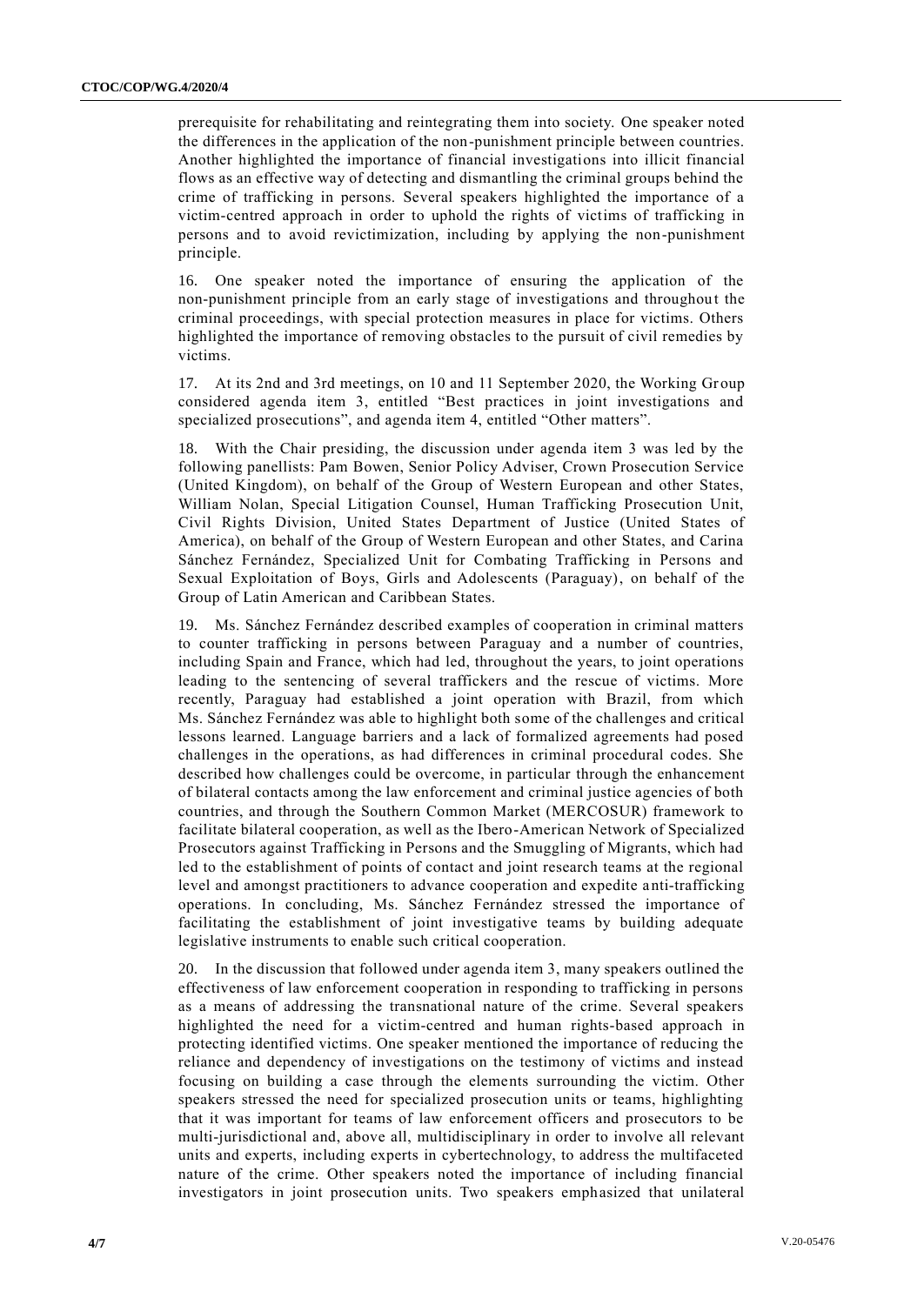coercive measures might contribute to economic crises, which may hamper the ability of States to invest resources in responding to trafficking in persons. Speakers also elaborated on the impact of the coronavirus disease (COVID-19) pandemic on the conduct of investigations and cross-border prosecutions, highlighting how the crisis had slowed progress with the closure of borders. Other speakers noted, as a result of the pandemic, an increase in domestic trafficking and the rapid adaptation of perpetrators to new means of exploitation. The most significant impact had been in the delay of court trials, which had generated a significant backlog of cases, in some instances estimated at three years, with the resulting difficulties in maintaining the engagement of victims during the process. Others noted the challenges experienced in conducting cross-border investigations owing to limitations in funding.

## **IV. Organization of the meeting**

### **A. Opening of the meeting**

21. The tenth meeting of the Working Group on Trafficking in Persons was held in Vienna on 10 and 11 September 2020. Four meetings were held. As agreed by the extended Bureau of the Conference of the Parties by approval under the silence procedure on 19 August 2020, the meeting was held in a hybrid format (in person and online), with a restricted number of participants present in the meeting room and all other participants connected remotely through an interpretation platform used under contract by the United Nations.

22. The meeting was opened by Amina Oufroukhi (Morocco), Chair of the Working Group. She addressed the meeting and presented an overview of the mandate of the Working Group, its objectives and the subjects under its consideration.

#### **B. Statements**

23. General introductory statements were made by the Secretariat under agenda item 2.

24. With the Chair presiding, the discussion under item 2 was led by the following panellists: Ms. Labidi (Tunisia), Ms. Jalil (Afghanistan), Mr. Olusayo (Nigeria), Ms. Pugliese (Italy), Mr. Sturland (United Kingdom) and Mr. Zavala Evangelista (Mexico).

25. With the Chair presiding, the discussion under item 3 was led by the following panellists: Ms. Bowen (United Kingdom), Mr. Nolan (United States) and Ms. Sánchez Fernández (Paraguay).

26. Under agenda items 2 and 3, statements were made by representatives of the following parties to the Trafficking in Persons Protocol: Argentina, Australia, Bangladesh, Brazil, Canada, Chile, China, Colombia, Dominican Republic, Egypt, France, Guatemala, Honduras, Indonesia, Iraq, Kyrgyzstan, Mexico, New Zealand, Nigeria, Singapore, South Africa, Tunisia, United Arab Emirates, United States and Venezuela (Bolivarian Republic of).

27. The observer for the Islamic Republic of Iran also made a statement.

28. The Working Group also heard statements by the observers for the International Criminal Police Organization (INTERPOL), the International Organization for Migration, the Parliamentary Assembly of the Mediterranean, and Organization for Security and Cooperation in Europe and the Special Rapporteur on trafficking in persons, especially women and children.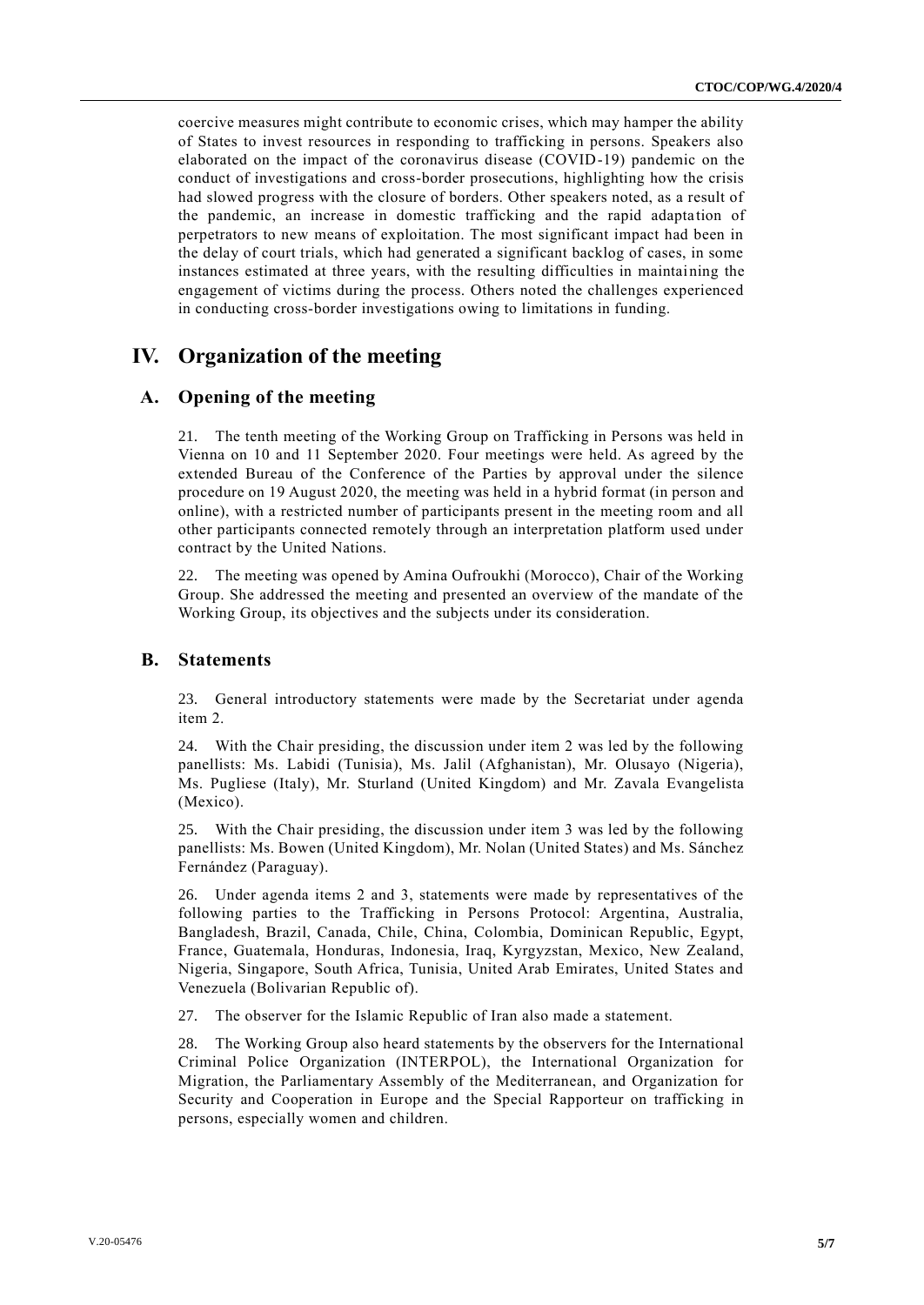### **C. Adoption of the agenda and organization of work**

29. At its 1st meeting, on 10 September 2020, the Working Group adopted by consensus the following agenda:

- 1. Organizational matters:
	- (a) Opening of the meeting;
	- (b) Adoption of the agenda and organization of work.
- 2. Guidance on the issue of appropriate criminal justice responses to victims who have been compelled to commit offences as a result of their being trafficked.
- 3. Best practices in joint investigations and specialized prosecutions.
- 4. Other matters.
- 5. Adoption of the report.

## **D. Attendance**

30. The following parties to the Trafficking in Persons Protocol were represented at the meeting: Afghanistan, Albania, Algeria, Angola, Argentina, Australia, Austria, Azerbaijan, Bahamas, Bangladesh, Belgium, Bolivia (Plurinational State of), Brazil, Bulgaria, Canada, Chile, China, Colombia, Costa Rica, Croatia, Cuba, Cyprus, Czechia, Dominican Republic, Ecuador, Egypt, El Salvador, Eswatini, European Union, Finland, France, Germany, Greece, Guatemala, Honduras, India, Indonesia, Iraq, Israel, Italy, Japan, Jordan, Kenya, Kuwait, Kyrgyzstan, Latvia, Lebanon, Libya, Lithuania, Malaysia, Maldives, Malta, Mexico, Morocco, Mozambique, Myanmar, Namibia, Netherlands, New Zealand, Nigeria, Norway, Oman, Panama, Paraguay, Peru, Poland, Portugal, Qatar, Republic of Korea, Romania, Russian Federation, Saudi Arabia, Singapore, Slovakia, Slovenia, South Africa, Spain, Sri Lanka, State of Palestine, Sweden, Switzerland, Syrian Arab Republic, Thailand, Tunisia, Turkey, Turkmenistan, Ukraine, United Arab Emirates, United Kingdom, United States, Uruguay and Venezuela (Bolivarian Republic of).

31. The following States that are not parties or signatories to the Trafficking in Persons Protocol were represented by observers: Iran (Islamic Republic of), Pakistan and Yemen.

32. The Holy See, a non-member State maintaining a permanent observer mission, was represented by observers.

33. The Sovereign Military Order of Malta, an entity maintaining a permanent observer office, was represented by observers.

34. The following intergovernmental organizations and United Nations entities were represented by observers: Cooperation Council for the Arab States of the Gulf, Council of Europe, Counter-Terrorism Committee Executive Directorate, Department of Peace Operations, European Border and Coast Guard Agency, European Union Agency for Criminal Justice Cooperation, INTERPOL, International Organization fo r Migration, Office of the Special Coordinator on Improving the United Nations Response to Sexual Exploitation and Abuse, Office of the Special Rapporteur on trafficking in persons, especially in women and children, Organization for Security and Cooperation in Europe, Parliamentary Assembly of the Mediterranean and United Nations High Commissioner for Refugees.

35. A list of participants is contained in document [CTOC/COP/WG.4/2020/INF/1/Rev.1.](http://undocs.org/CTOC/COP/WG.4/2020/INF/1/Rev.1)